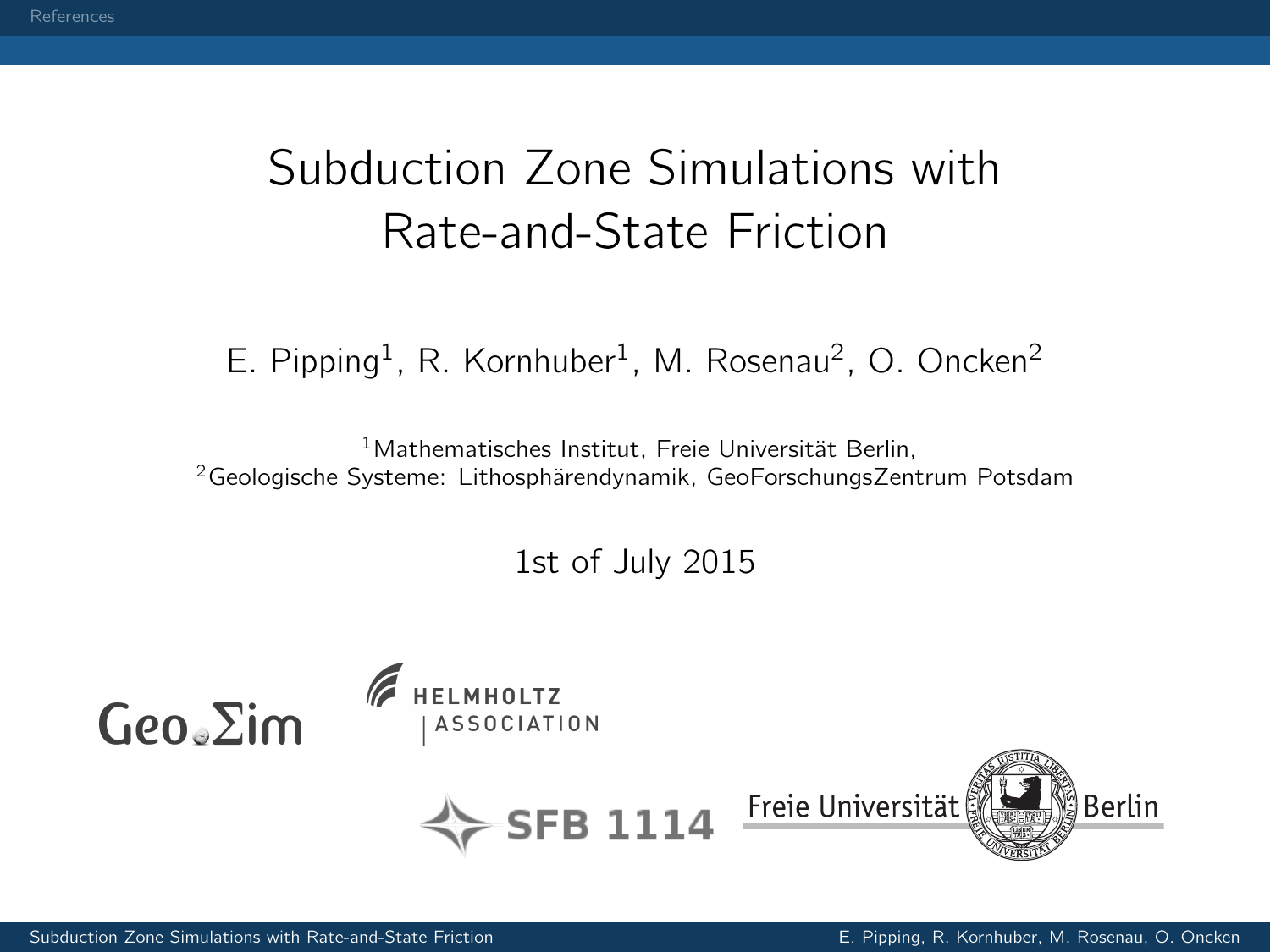Setting: Single, pre-existing fault. Small deformations. No pore fluids, no temperature dependence.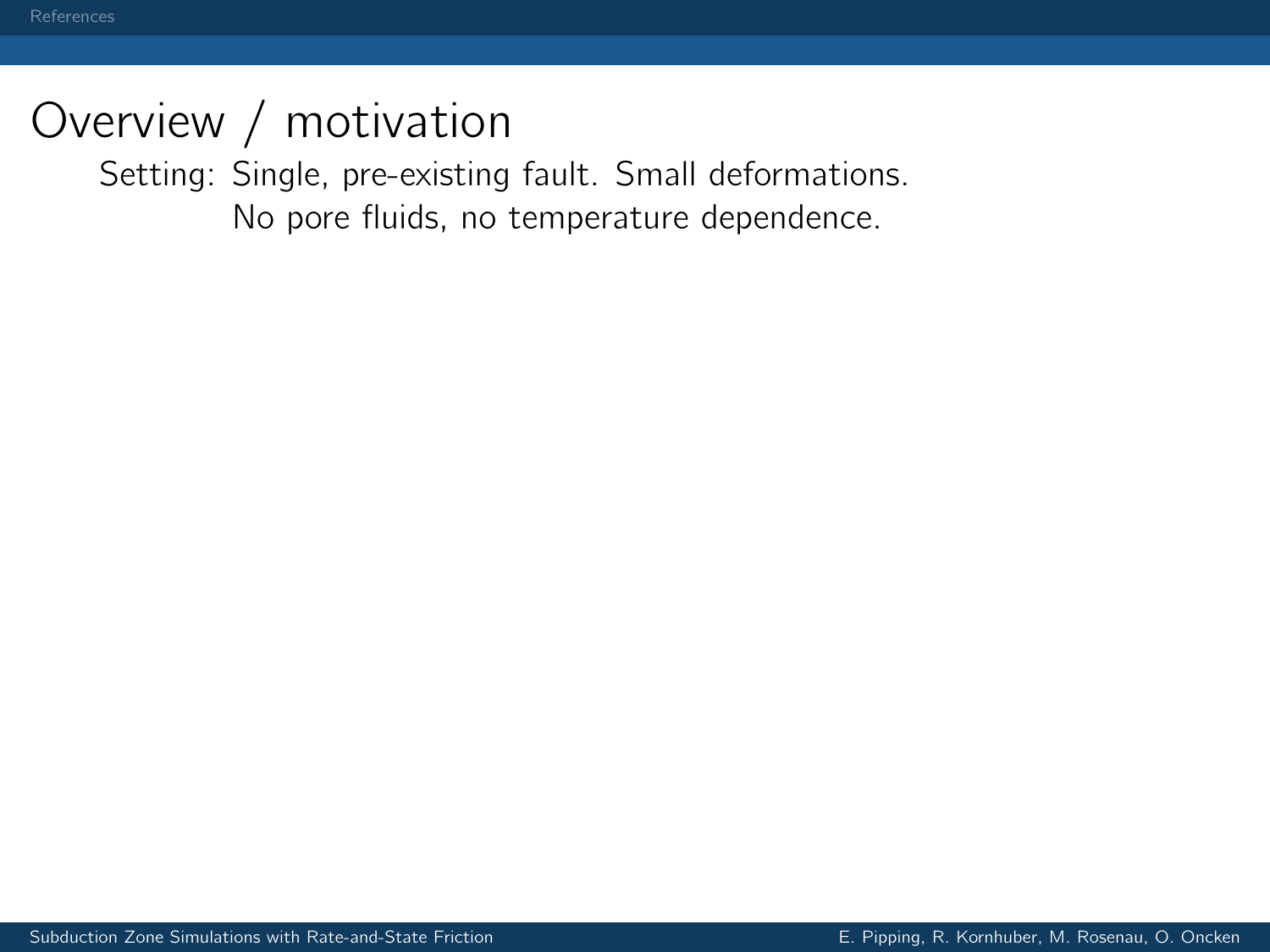Setting: Single, pre-existing fault. Small deformations.

No pore fluids, no temperature dependence.

Aim: Simulate complete seismic cycles with rate-and-state friction. Fully dynamic, no quasistatic or quasidynamic approximation.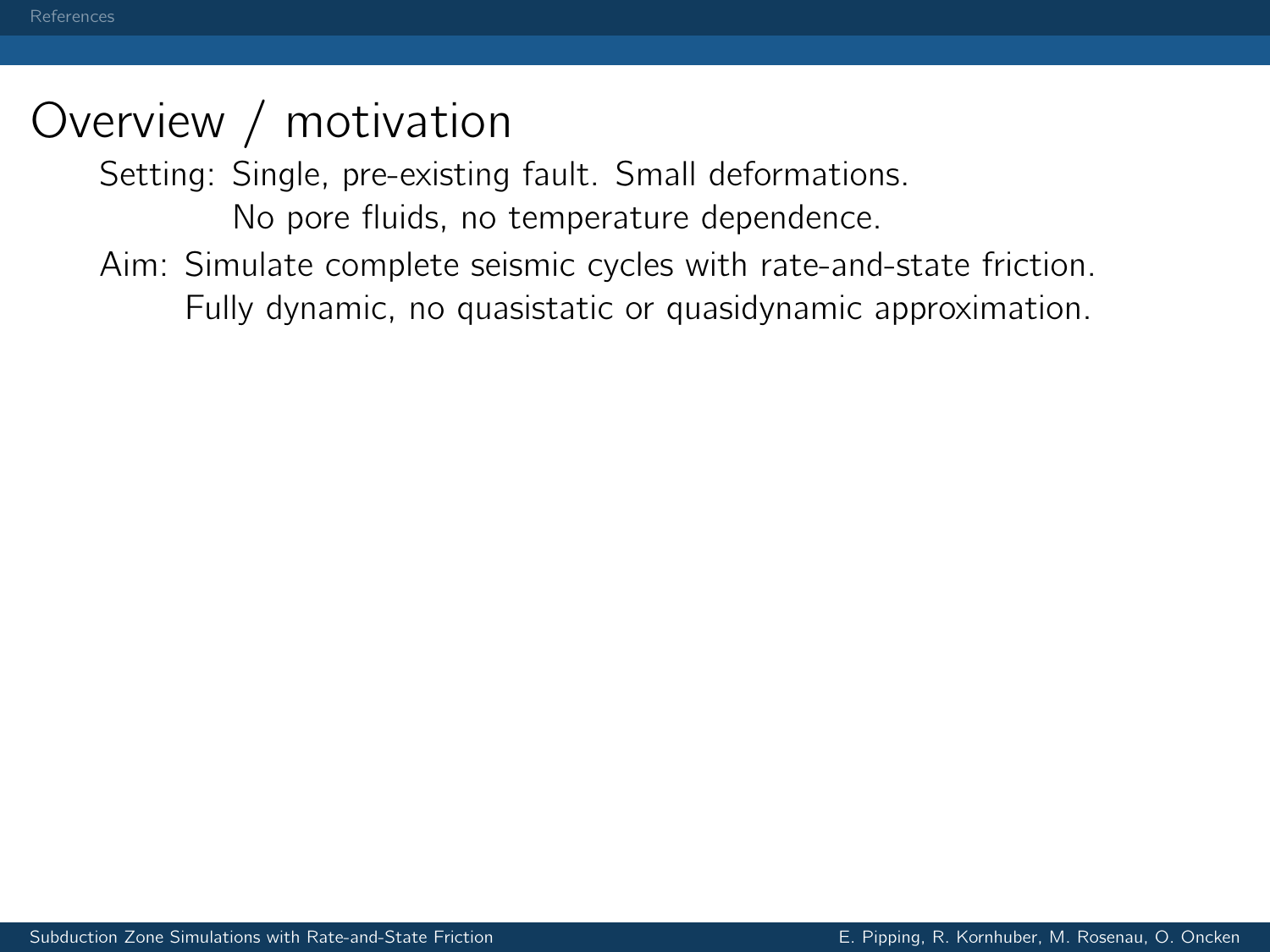Setting: Single, pre-existing fault. Small deformations.

No pore fluids, no temperature dependence. Aim: Simulate complete seismic cycles with rate-and-state friction.

Fully dynamic, no quasistatic or quasidynamic approximation. Approach: Rothe's method (spatial discretisation: FEM)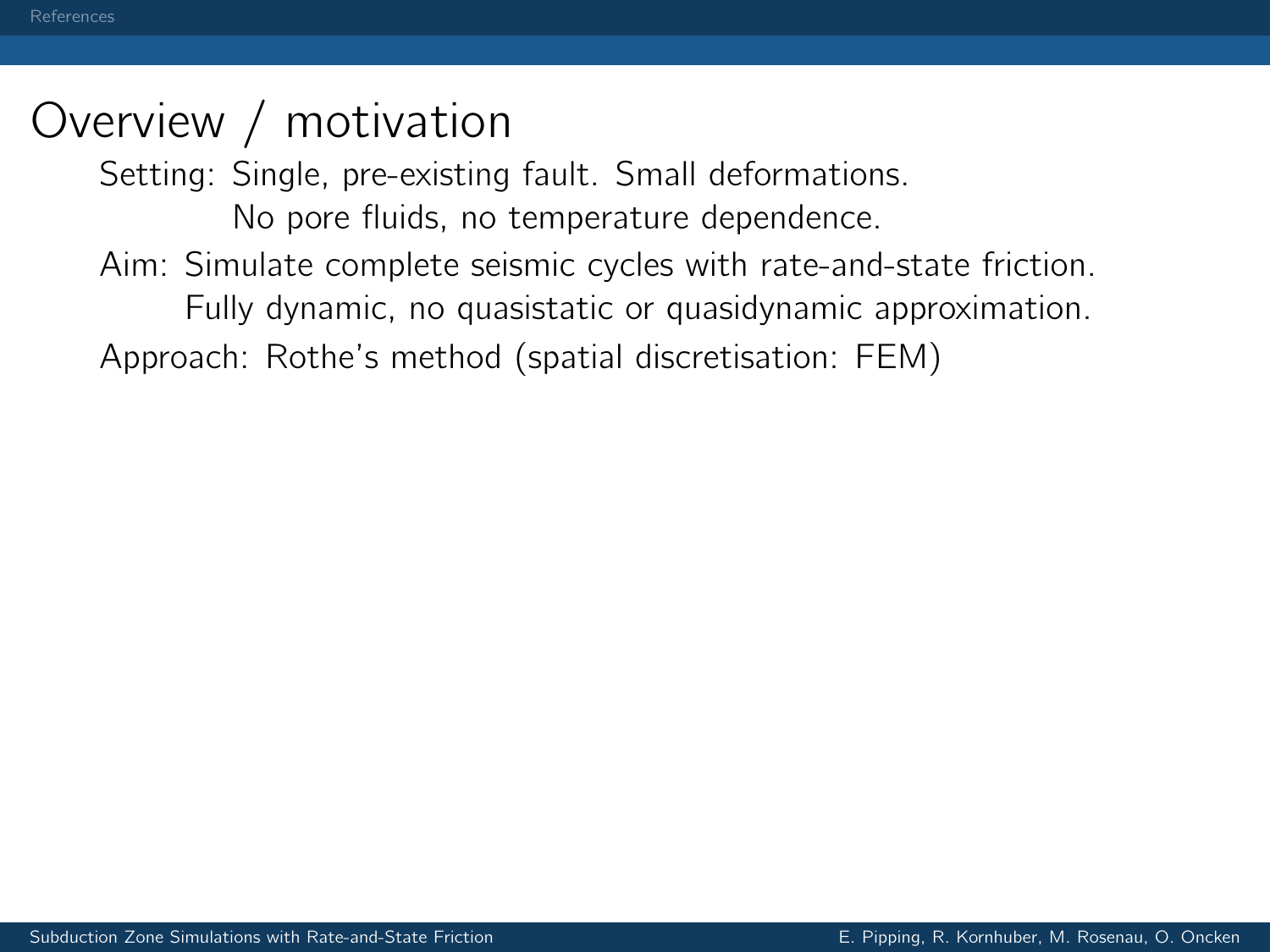Setting: Single, pre-existing fault. Small deformations.

No pore fluids, no temperature dependence.

Aim: Simulate complete seismic cycles with rate-and-state friction.

Fully dynamic, no quasistatic or quasidynamic approximation.

Approach: Rothe's method (spatial discretisation: FEM)

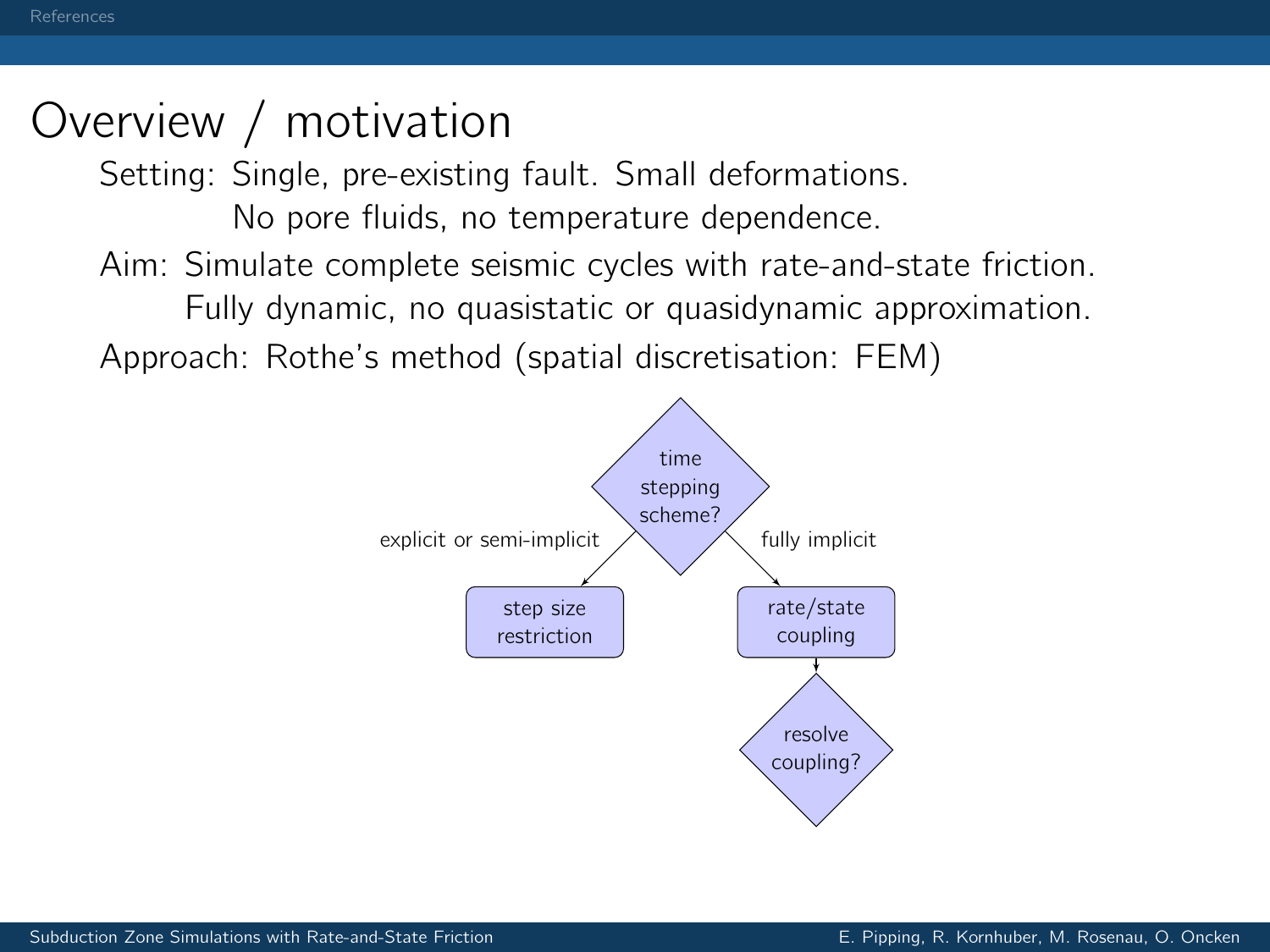Setting: Single, pre-existing fault. Small deformations.

No pore fluids, no temperature dependence.

Aim: Simulate complete seismic cycles with rate-and-state friction.

Fully dynamic, no quasistatic or quasidynamic approximation.

Approach: Rothe's method (spatial discretisation: FEM)

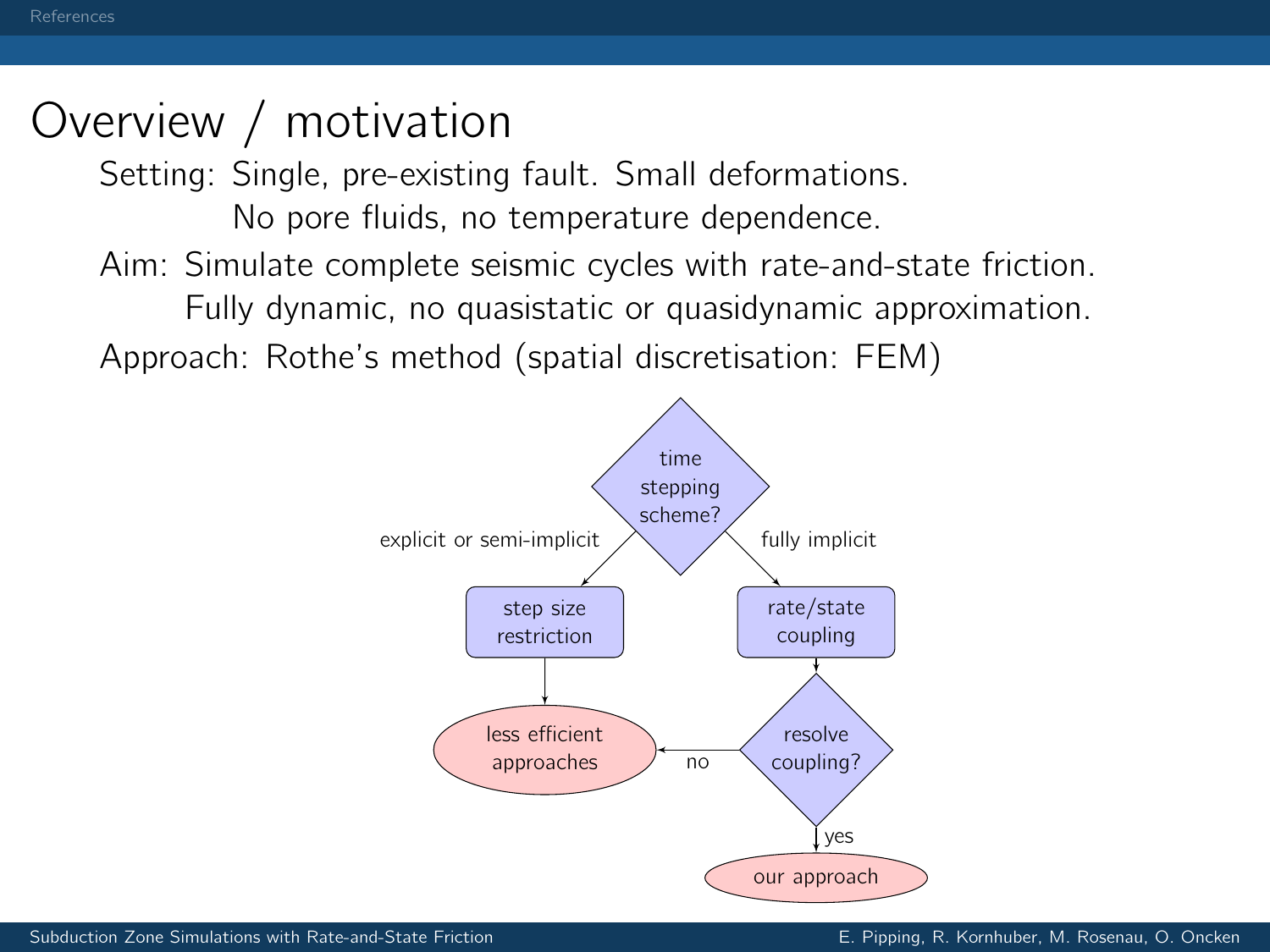Rate-and-state friction laws by Dieterich/Ruina (1983),

$$
\mu(V, \alpha) = \mu_* + a \log \frac{V}{V_*} + b \log \frac{\theta V_*}{\underline{L}} , \quad \dot{\theta}(\theta, V) = \begin{cases} 1 - \frac{\theta V}{\underline{L}} & \text{aging law} \\ -\frac{\theta V}{\underline{L}} \log \frac{\theta V}{\underline{L}} & \text{slip law} \end{cases}
$$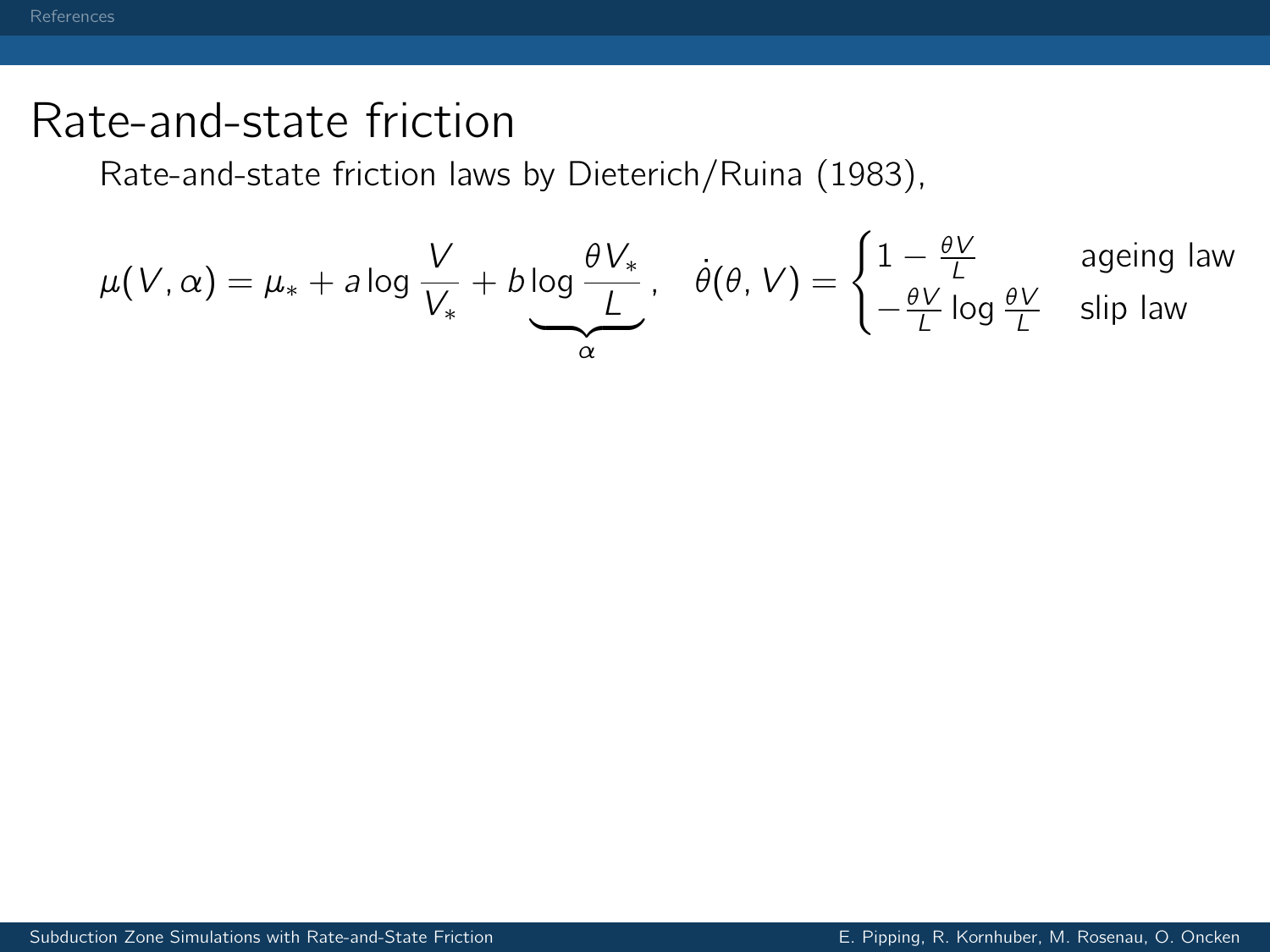Rate-and-state friction laws by Dieterich/Ruina (1983),

$$
\mu(V, \alpha) = \mu_* + a \log \frac{V}{V_*} + b \log \frac{\theta V_*}{\frac{L}{\alpha}}, \quad \dot{\theta}(\theta, V) = \begin{cases} 1 - \frac{\theta V}{L} & \text{aging law} \\ -\frac{\theta V}{L} \log \frac{\theta V}{L} & \text{slip law} \end{cases}
$$
\n
$$
= a \log \left( \frac{V}{V_*} \exp \left( \frac{\mu_* + b\alpha}{a} \right) \right)
$$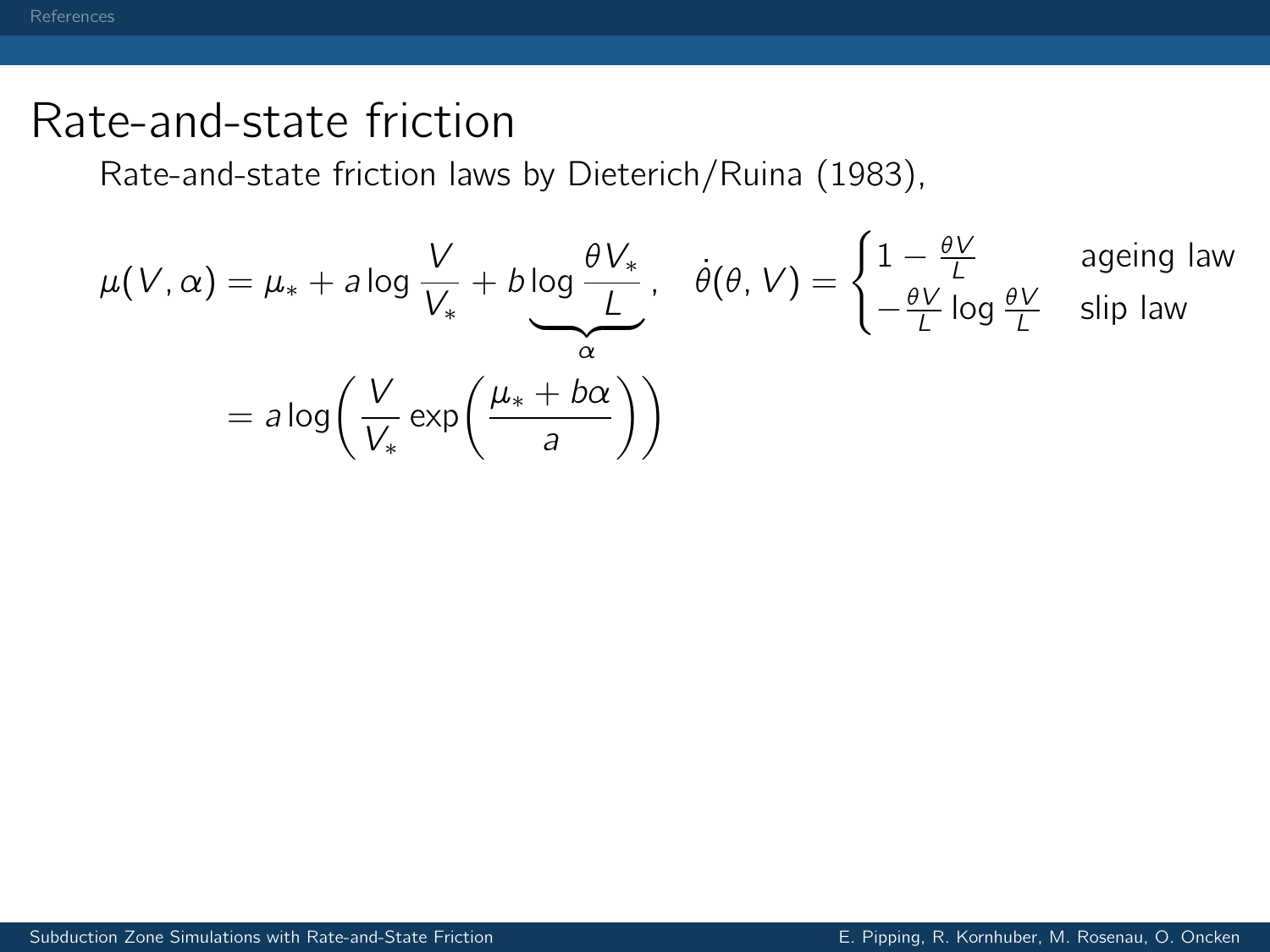Rate-and-state friction laws by Dieterich/Ruina (1983),

$$
\mu(V, \alpha) = \mu_* + a \log \frac{V}{V_*} + b \log \frac{\theta V_*}{\frac{L}{\alpha}}, \quad \dot{\theta}(\theta, V) = \begin{cases} 1 - \frac{\theta V}{L} & \text{aging law} \\ -\frac{\theta V}{L} \log \frac{\theta V}{L} & \text{slip law} \end{cases}
$$
\n
$$
= a \log \left( \frac{V}{V_*} \exp \left( \frac{\mu_* + b\alpha}{a} \right) \right)
$$

Regularisation by Rice/Ben-Zion (1996)

$$
\approx a \sinh^{-1}\left(\frac{V}{2V_*}\exp\left(\frac{\mu_*+b\alpha}{a}\right)\right) \ge 0
$$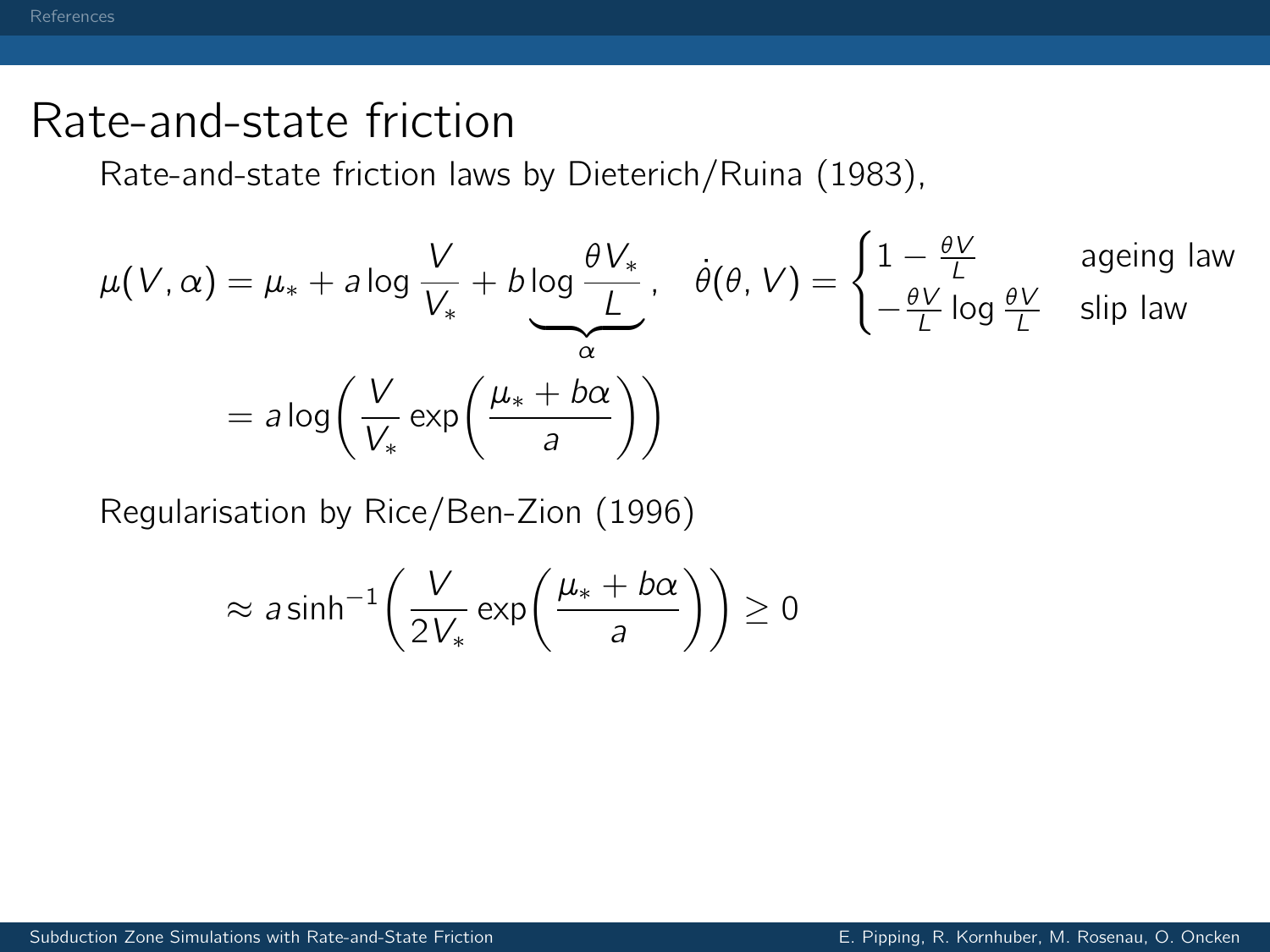Rate-and-state friction laws by Dieterich/Ruina (1983),

$$
\mu(V, \alpha) = \mu_* + a \log \frac{V}{V_*} + b \log \frac{\theta V_*}{\frac{L}{\alpha}}, \quad \dot{\theta}(\theta, V) = \begin{cases} 1 - \frac{\theta V}{L} & \text{aging law} \\ -\frac{\theta V}{L} \log \frac{\theta V}{L} & \text{slip law} \end{cases}
$$
\n
$$
= a \log \left( \frac{V}{V_*} \exp \left( \frac{\mu_* + b\alpha}{a} \right) \right)
$$

Regularisation by Rice/Ben-Zion (1996)

$$
\approx a \sinh^{-1}\left(\frac{V}{2V_*}\exp\left(\frac{\mu_*+b\alpha}{a}\right)\right) \ge 0
$$

Another regularisation

$$
\approx \mu_* + a \log \left( \frac{V}{V_*} + 1 \right) + b \alpha
$$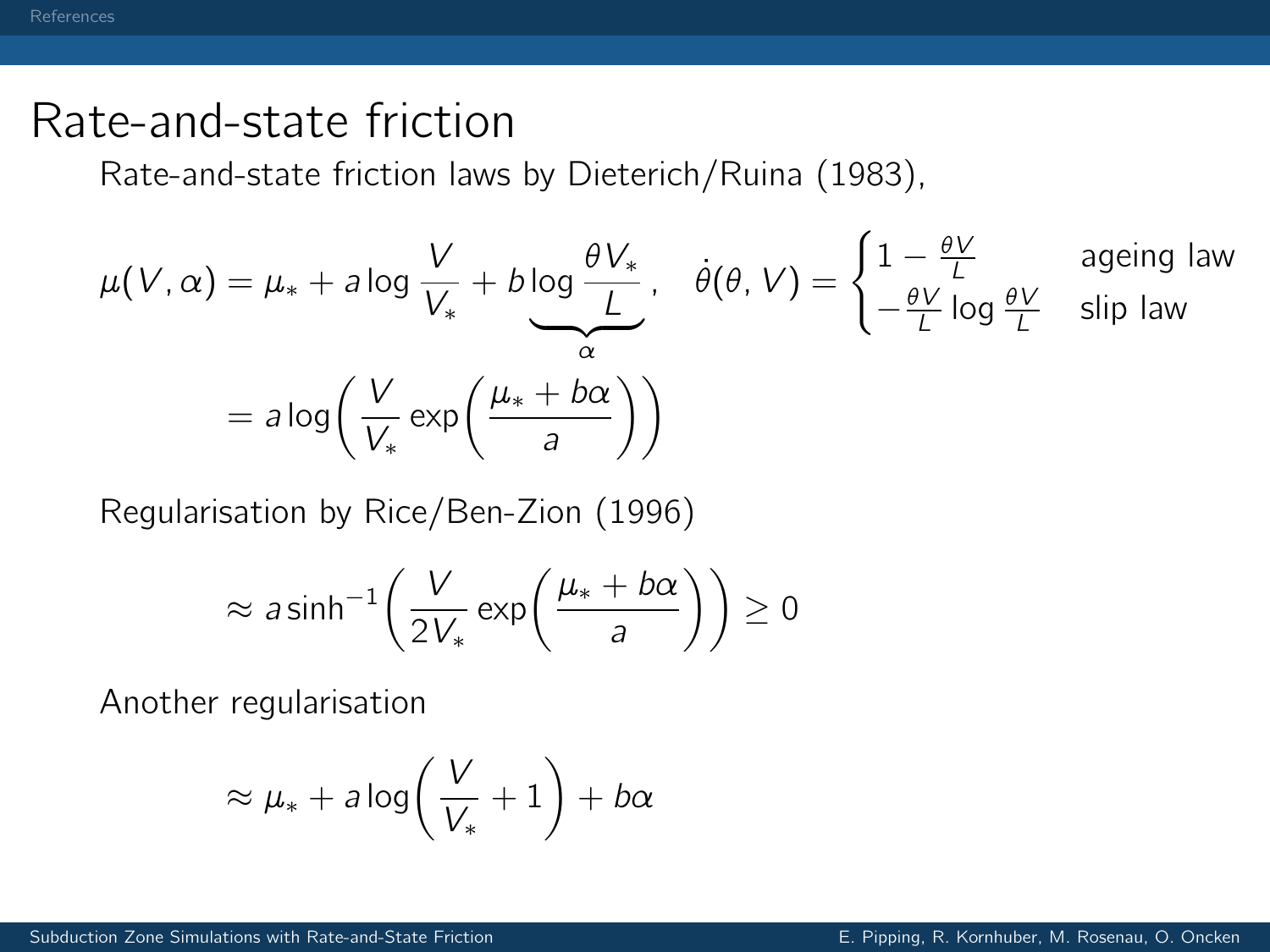Rate-and-state friction laws by Dieterich/Ruina (1983),

$$
\mu(V, \alpha) = \mu_* + a \log \frac{V}{V_*} + b \log \frac{\theta V_*}{\frac{L}{\alpha}}, \quad \dot{\theta}(\theta, V) = \begin{cases} 1 - \frac{\theta V}{L} & \text{aging law} \\ -\frac{\theta V}{L} \log \frac{\theta V}{L} & \text{slip law} \end{cases}
$$
\n
$$
= a \log \left( \frac{V}{V_*} \exp \left( \frac{\mu_* + b\alpha}{a} \right) \right)
$$

Regularisation by Rice/Ben-Zion (1996)

$$
\approx a \sinh^{-1}\left(\frac{V}{2V_*}\exp\left(\frac{\mu_*+b\alpha}{a}\right)\right) \ge 0
$$

Another regularisation

$$
\approx \mu_* + a \log \left( \frac{V}{V_*} + 1 \right) + b \alpha
$$

Common assumption: Constant normal stress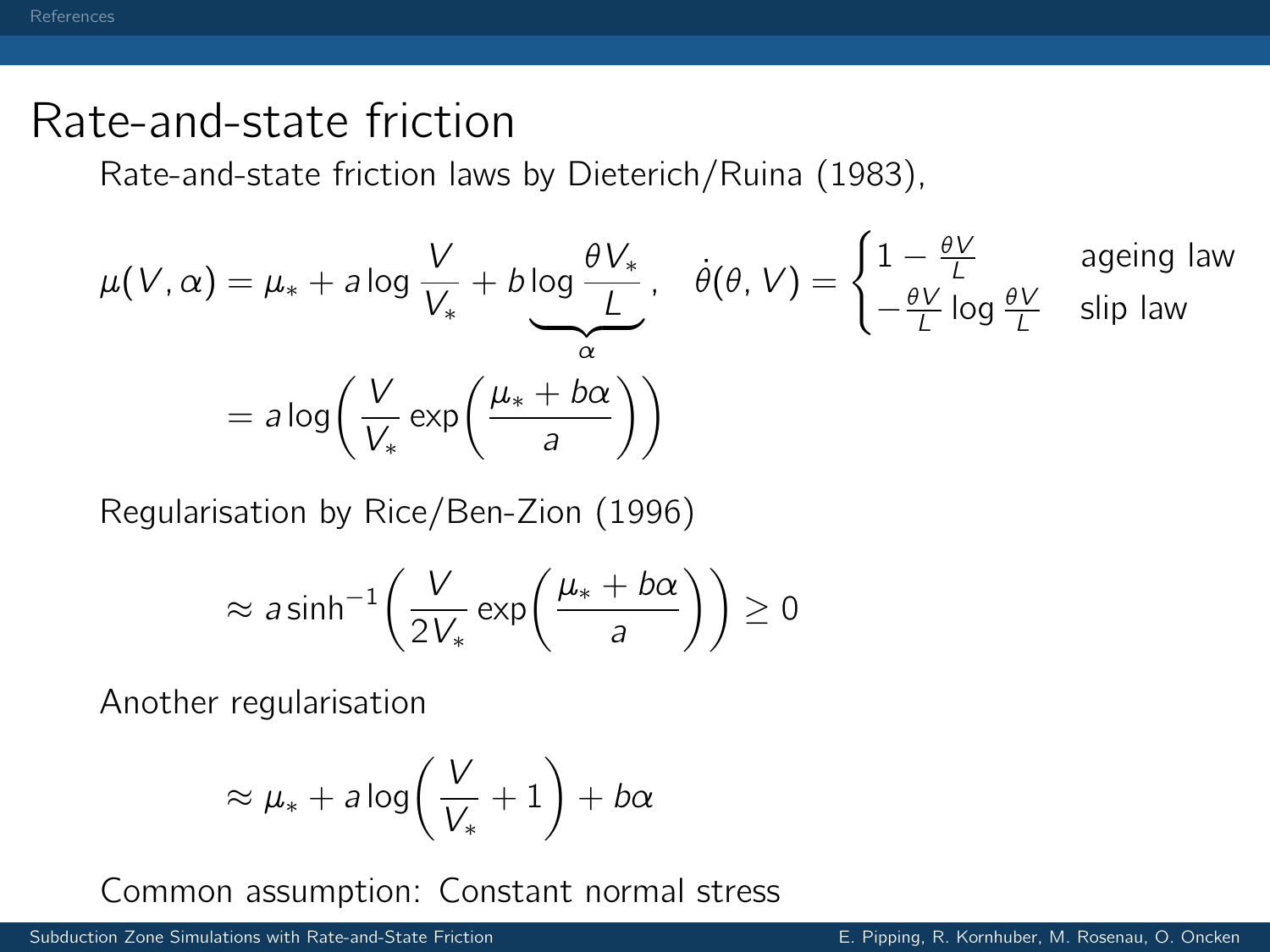# Prototypical one-body problem



$$
\sigma(\mathbf{u}) = B\epsilon(\mathbf{u}) + A\epsilon(\dot{\mathbf{u}}) \quad \text{in } \Omega \quad \text{(linear viscosity)}
$$
\n
$$
\nabla \cdot \sigma(\mathbf{u}) + \mathbf{b} = \rho \ddot{\mathbf{u}} \quad \text{in } \Omega \quad \text{(momentum balance)}
$$
\n
$$
\dot{\mathbf{u}}_n = 0 \quad \text{on } \Gamma_C \quad \text{(bilateral contact)}
$$
\n
$$
\sigma_t = -\lambda \dot{\mathbf{u}}, \quad |\sigma_t| = \lambda |\dot{\mathbf{u}}| = |\sigma_n|\mu(|\dot{\mathbf{u}}|, \alpha) + C \quad \text{on } \Gamma_C \quad \text{with } \lambda = 0 \text{ for } \dot{\mathbf{u}} = 0
$$
\n
$$
\therefore \quad \dot{\alpha} = \dot{\alpha}(|\dot{\mathbf{u}}|, \alpha) \quad \text{on } \Gamma_C \quad \text{(family of ODEs)}
$$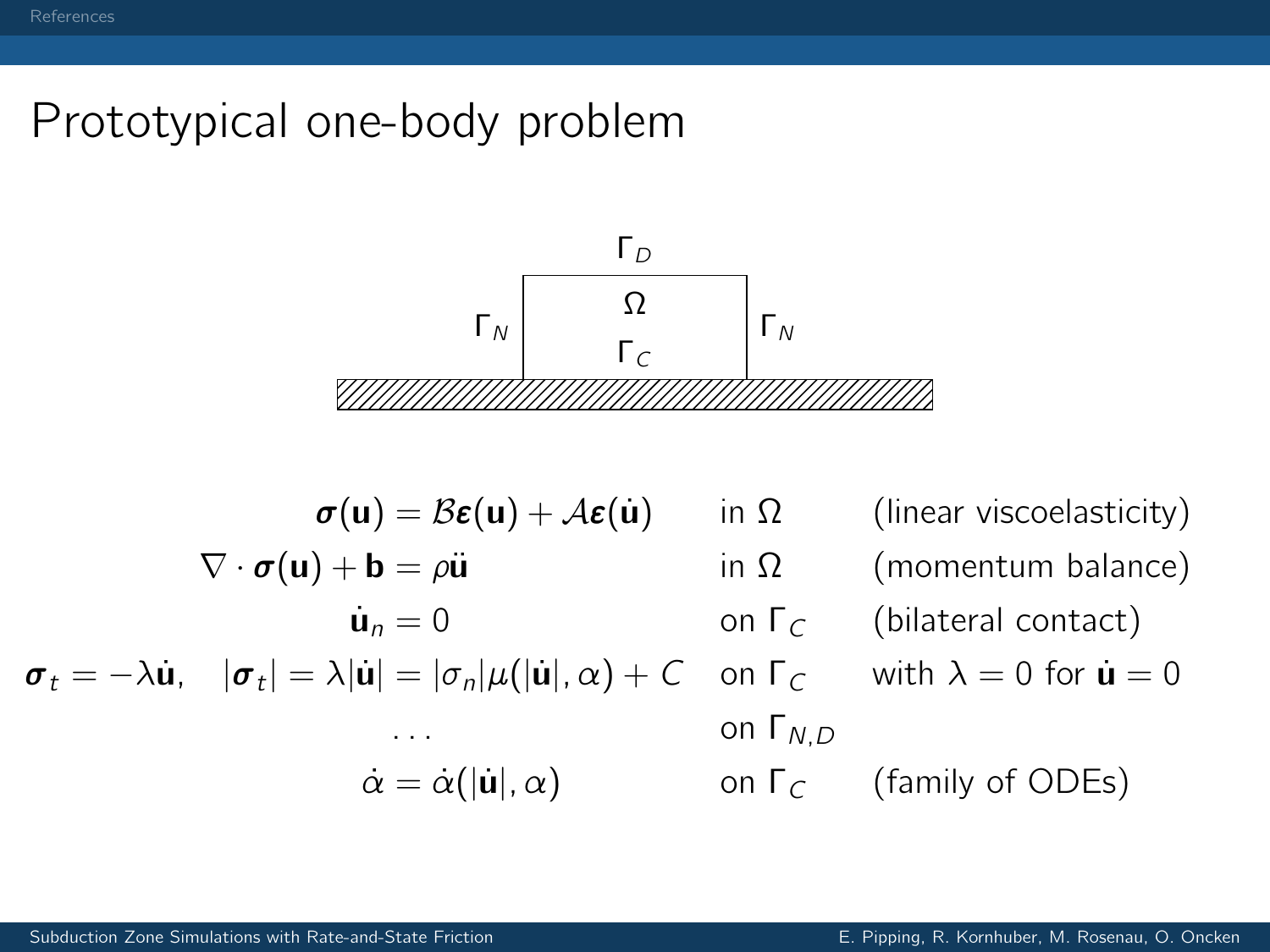# Towards spatial discretisation: Weak formulation

We get

$$
\int_{\Omega} \rho \ddot{\mathbf{u}}(\mathbf{v} - \dot{\mathbf{u}}) + \int_{\Omega} \mathcal{B} \boldsymbol{\epsilon}(\dot{\mathbf{u}}) : \boldsymbol{\epsilon}(\mathbf{v} - \dot{\mathbf{u}}) + \int_{\Omega} \mathcal{A} \boldsymbol{\epsilon}(\mathbf{u}) : \boldsymbol{\epsilon}(\mathbf{v} - \dot{\mathbf{u}}) + \int_{\Gamma_C} \phi(\mathbf{v}, \alpha) \\ \geq \int_{\Gamma_C} \phi(\dot{\mathbf{u}}, \alpha) + \ell(\mathbf{v} - \dot{\mathbf{u}})
$$

for every  $\mathbf{v} \in \mathcal{H}$  with

$$
\mathcal{H} = \{ \mathbf{v} \in H^1(\Omega)^d : \mathbf{v} = 0 \text{ on } \Gamma_D, \mathbf{v}_n = 0 \text{ on } \Gamma_C \}
$$

or briefly

$$
0 \in M\ddot{\mathbf{u}} + C\dot{\mathbf{u}} + A\mathbf{u} + \partial \Phi(\cdot, \alpha)(\dot{\mathbf{u}}) - \ell \subset \mathcal{H}^*
$$

and

$$
\dot{\alpha} = \dot{\alpha}(|\dot{\mathbf{u}}|, \alpha) \quad \text{a.e. on } \Gamma_C
$$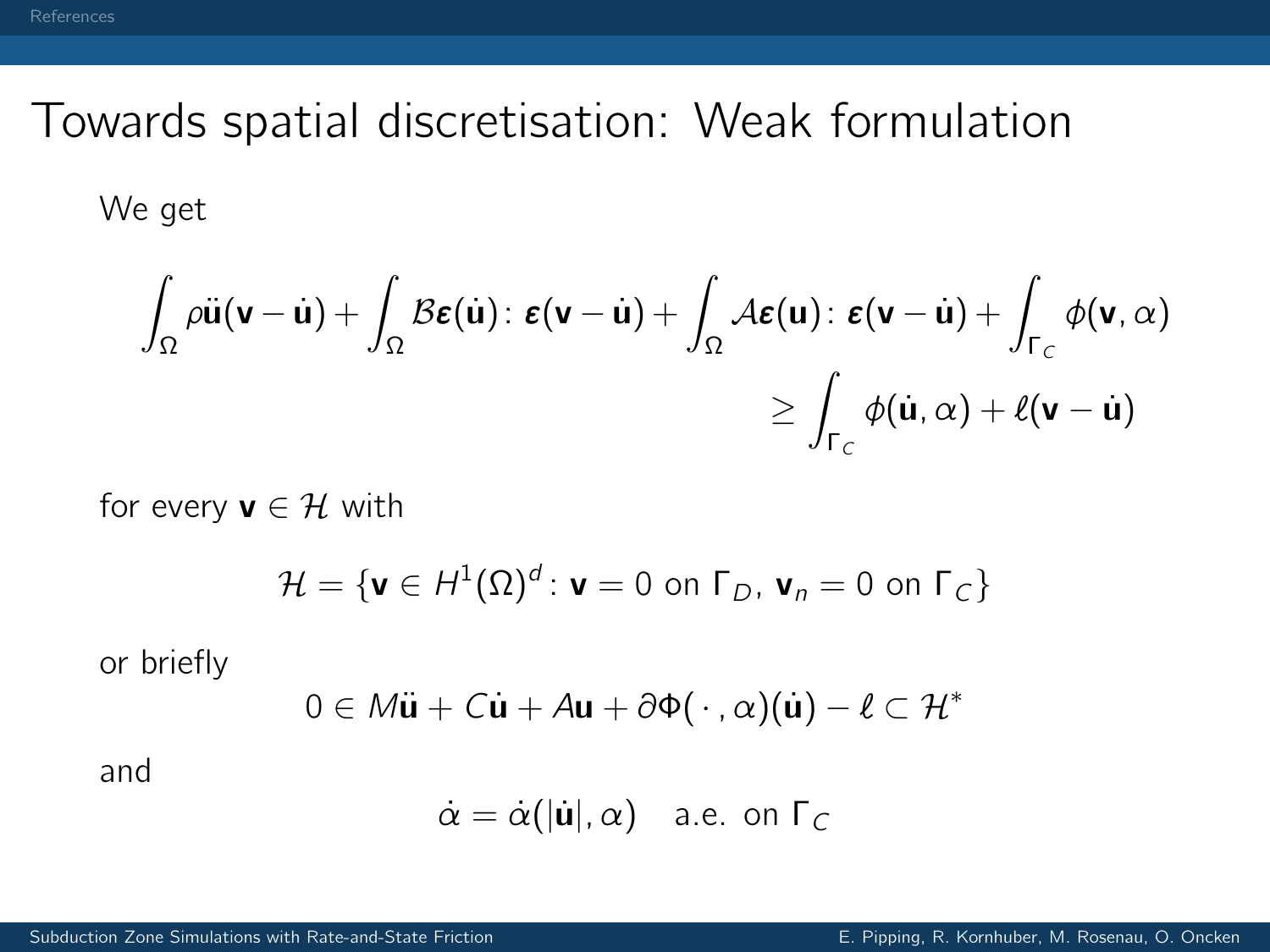Starting point:

$$
0 \in M\ddot{\mathbf{u}} + C\dot{\mathbf{u}} + A\mathbf{u} + \partial \Phi(\cdot, \alpha)(\dot{\mathbf{u}}) - \ell
$$

$$
\dot{\alpha} = \dot{\alpha}(|\dot{\mathbf{u}}|, \alpha)
$$

(S)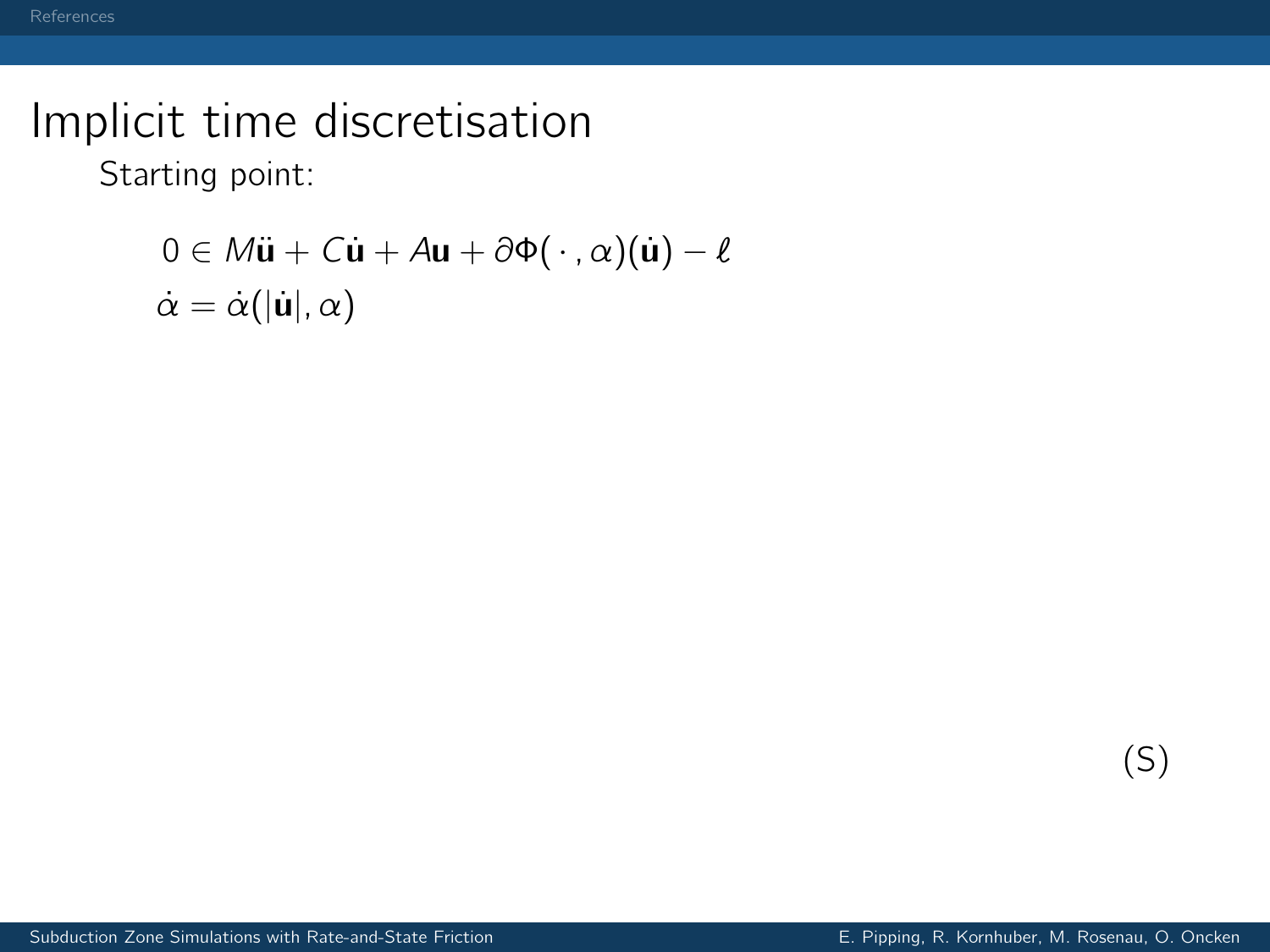Starting point:

$$
0 \in M\ddot{\mathbf{u}} + C\dot{\mathbf{u}} + A\mathbf{u} + \partial \Phi(\cdot, \alpha)(\dot{\mathbf{u}}) - \ell
$$

$$
\dot{\alpha} = \dot{\alpha}(|\dot{\mathbf{u}}|, \alpha)
$$

After collocation (rate), approximation of  $\dot{\mathbf{u}}$  on  $[t_{n-1}, t_n]$  (state):

$$
0 \in M\ddot{\mathbf{u}}_n + C\dot{\mathbf{u}}_n + A\mathbf{u}_n + \partial \Phi(\cdot, \alpha_n)(\dot{\mathbf{u}}_n) - \ell_n
$$
  
\n
$$
\dot{\alpha} = \dot{\alpha}(|\dot{\mathbf{u}}_{n-\lambda}|, \alpha) \quad \text{with } \dot{\mathbf{u}}_{n-\lambda} = \lambda \dot{\mathbf{u}}_{n-1} + (1-\lambda)\dot{\mathbf{u}}_n \quad (0 \le \lambda < 1)
$$

(S)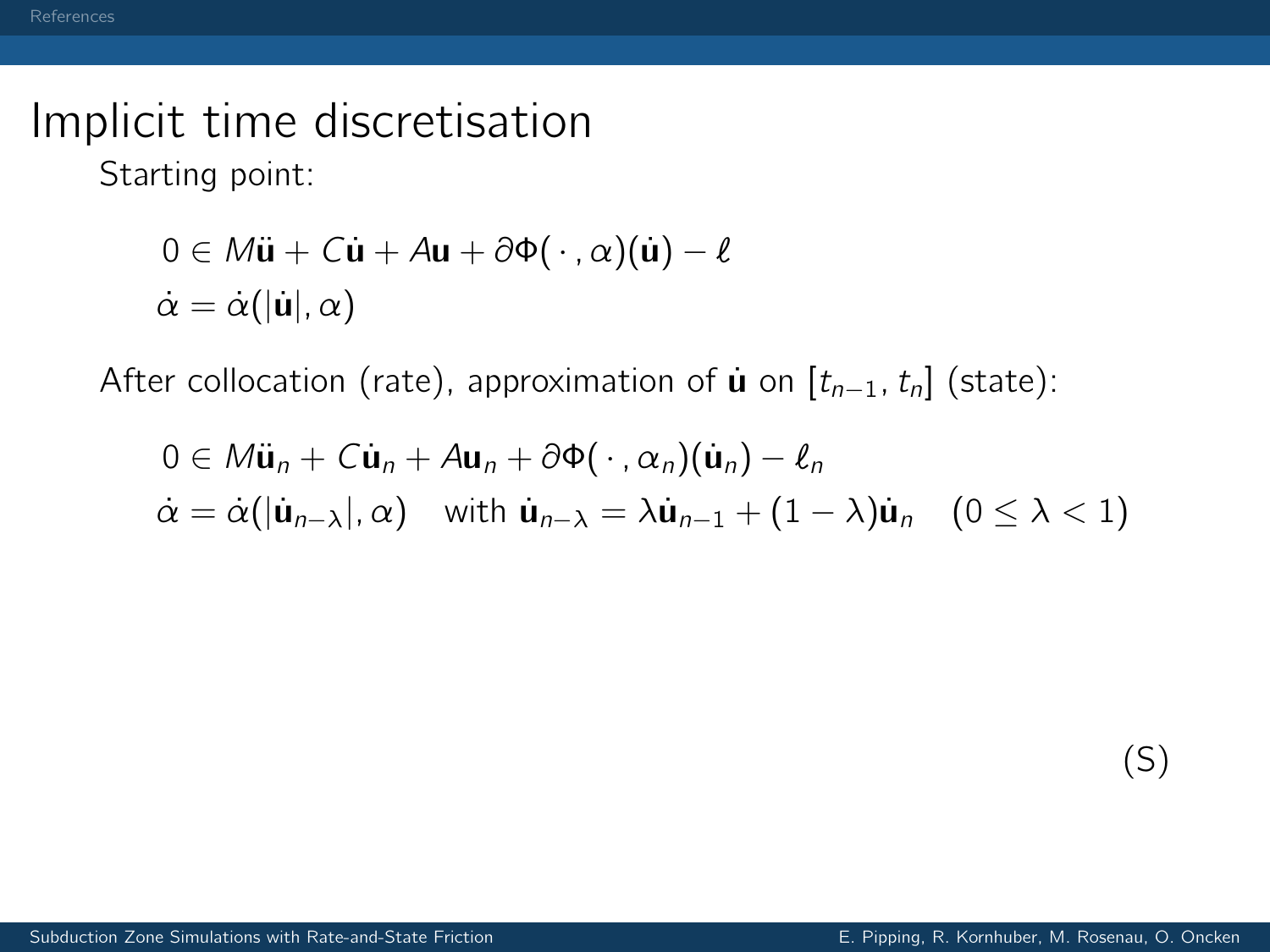Starting point:

$$
0 \in M\ddot{\mathbf{u}} + C\dot{\mathbf{u}} + A\mathbf{u} + \partial \Phi(\cdot, \alpha)(\dot{\mathbf{u}}) - \ell
$$

$$
\dot{\alpha} = \dot{\alpha}(|\dot{\mathbf{u}}|, \alpha)
$$

After collocation (rate), approximation of  $\mathbf{u}$  on  $[t_{n-1}, t_n]$  (state):

$$
0 \in M\ddot{\mathbf{u}}_n + C\dot{\mathbf{u}}_n + A\mathbf{u}_n + \partial \Phi(\cdot, \alpha_n)(\dot{\mathbf{u}}_n) - \ell_n
$$
  
\n
$$
\dot{\alpha} = \dot{\alpha}(|\dot{\mathbf{u}}_{n-\lambda}|, \alpha) \quad \text{with } \dot{\mathbf{u}}_{n-\lambda} = \lambda \dot{\mathbf{u}}_{n-1} + (1-\lambda)\dot{\mathbf{u}}_n \quad (0 \le \lambda < 1)
$$

After time discretisation (rate), determining the flow operator (state)

$$
0 \in \left(\frac{\lambda_M}{\tau}M + C + \frac{\tau}{\lambda_A}A\right)\dot{\mathbf{u}}_n + \partial \Phi(\cdot, \alpha_n)(\dot{\mathbf{u}}_n) - \ell_n - \dots \tag{R}
$$

$$
\alpha_n = \Psi^{\tau}(|\dot{\mathbf{u}}_{n-\lambda}|, \alpha_{n-1})
$$
 (S)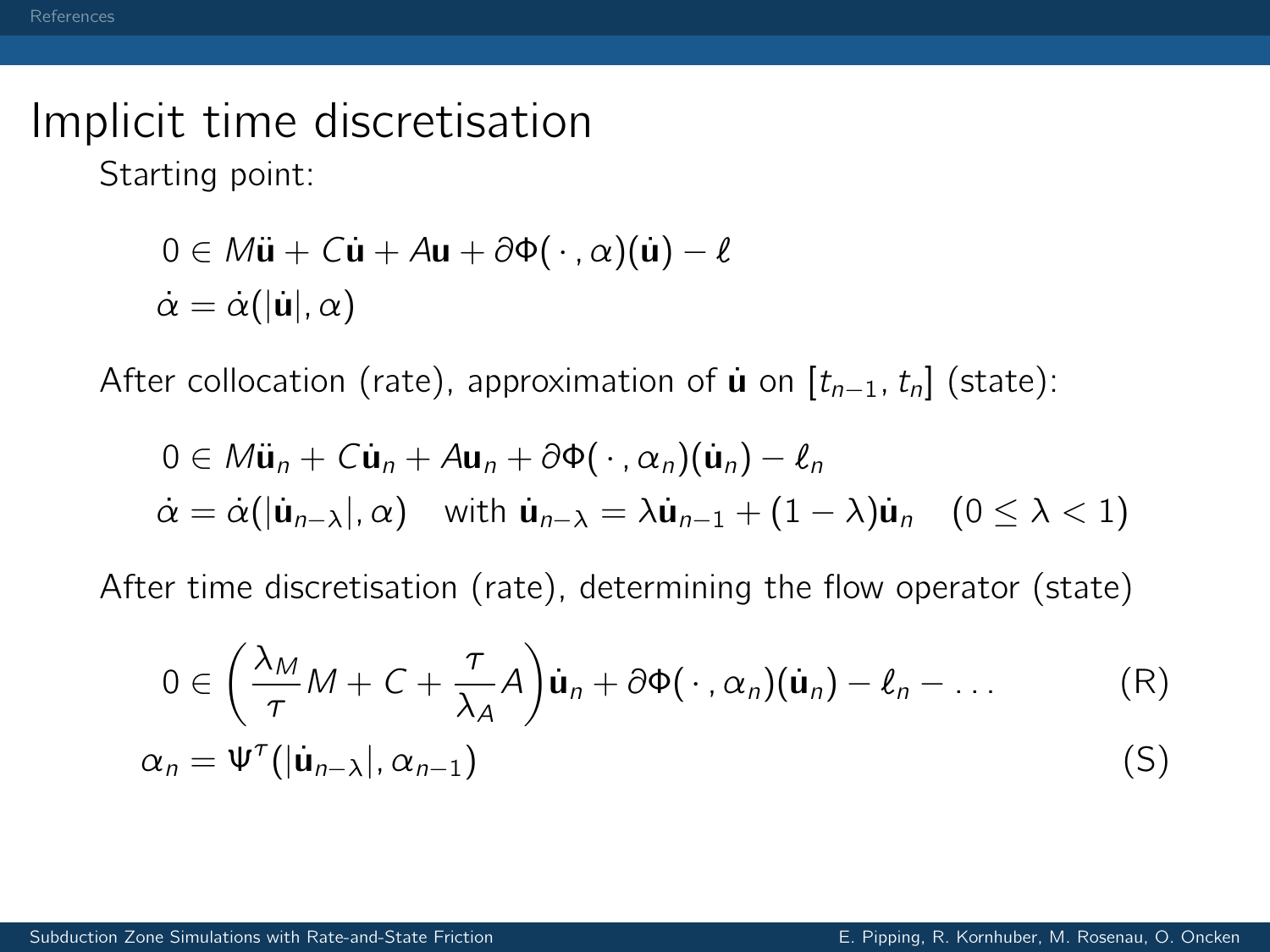Starting point:

$$
0 \in M\ddot{\mathbf{u}} + C\dot{\mathbf{u}} + A\mathbf{u} + \partial \Phi(\cdot, \alpha)(\dot{\mathbf{u}}) - \ell
$$
  

$$
\dot{\alpha} = \dot{\alpha}(|\dot{\mathbf{u}}|, \alpha)
$$

After collocation (rate), approximation of  $\mathbf{u}$  on  $[t_{n-1}, t_n]$  (state):

$$
0 \in M\ddot{\mathbf{u}}_n + C\dot{\mathbf{u}}_n + A\mathbf{u}_n + \partial \Phi(\cdot, \alpha_n)(\dot{\mathbf{u}}_n) - \ell_n
$$
  
\n
$$
\dot{\alpha} = \dot{\alpha}(|\dot{\mathbf{u}}_{n-\lambda}|, \alpha) \quad \text{with } \dot{\mathbf{u}}_{n-\lambda} = \lambda \dot{\mathbf{u}}_{n-1} + (1-\lambda)\dot{\mathbf{u}}_n \quad (0 \le \lambda < 1)
$$

After time discretisation (rate), determining the flow operator (state)

$$
0 \in \left(\frac{\lambda_M}{\tau}M + C + \frac{\tau}{\lambda_A}A\right)\dot{\mathbf{u}}_n + \partial \Phi(\cdot, \alpha_n)(\dot{\mathbf{u}}_n) - \ell_n - \dots
$$
 (R)  

$$
\alpha_n = \Psi^{\tau}(|\dot{\mathbf{u}}_{n-\lambda}|, \alpha_{n-1})
$$
 (S)

Structure: (R) Positive rate effect  $\rightsquigarrow$  convex minimisation! (S) Trivial.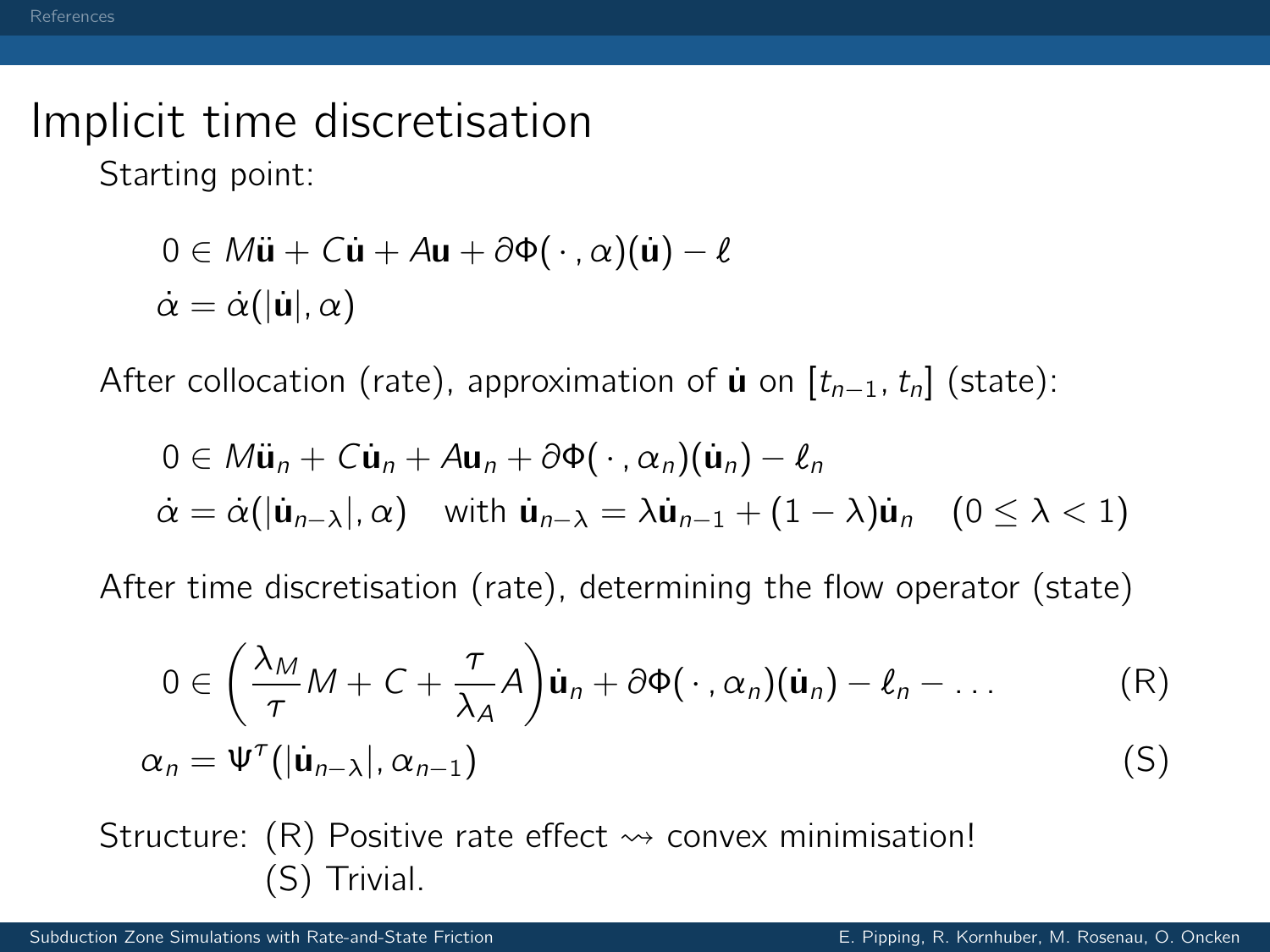# Rate/state coupling



$$
T: \mathcal{H} \to \mathcal{H} \begin{cases} (S) \text{ solve ODEs} \\ (R) \text{ convex minimisation} \\ (\gamma) \text{ trace map} + \text{norm} \end{cases}
$$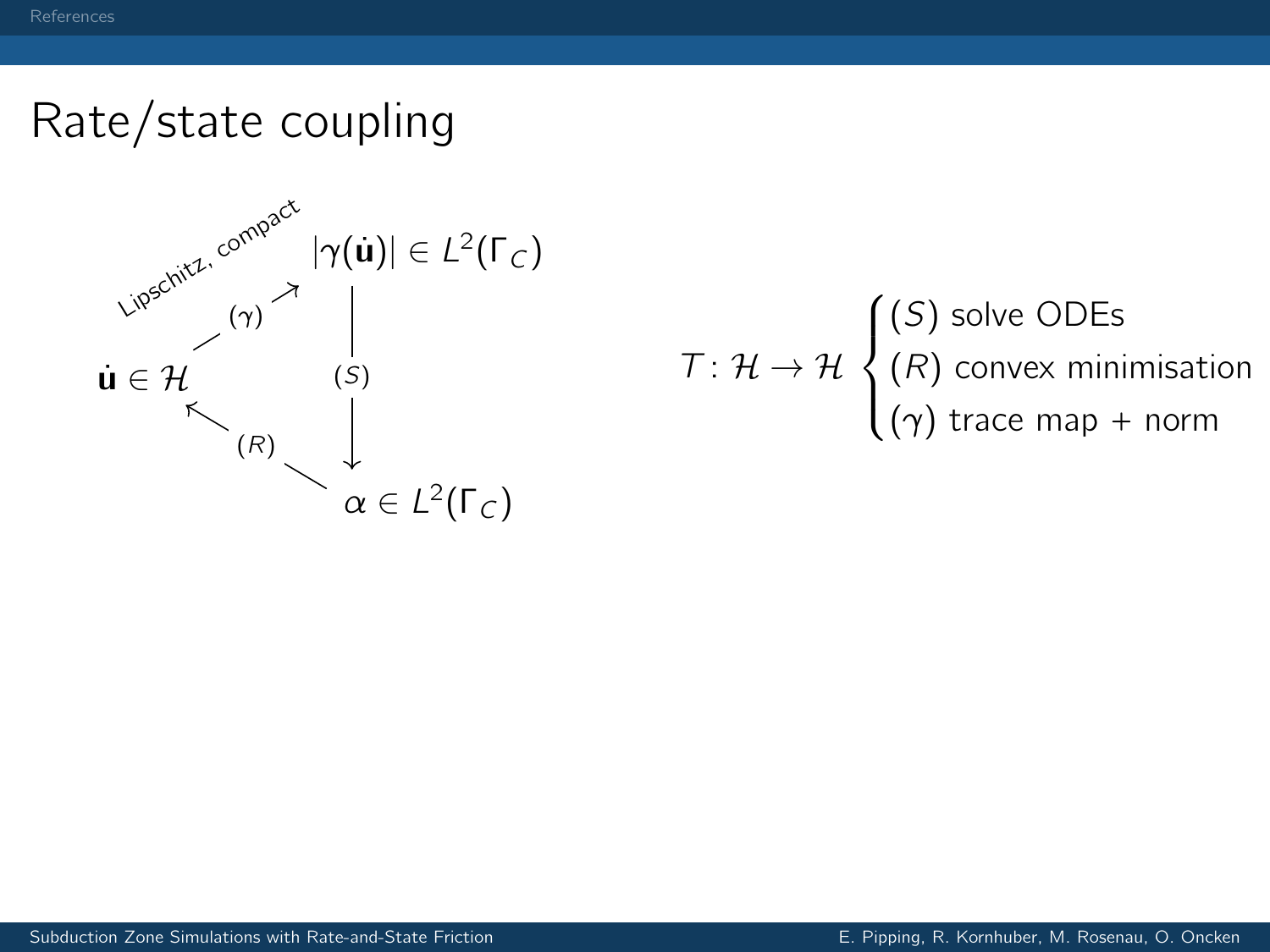### Rate/state coupling



 $\mathcal{T} \colon \mathcal{H} \to \mathcal{H}$  $\sqrt{ }$  $\int$  $\mathcal{L}$ (S) solve ODEs  $(R)$  convex minimisation  $(\gamma)$  trace map + norm

Analytic findings: Contraction if

- Ageing law
- Non-zero Viscosity
- $\tau$  small enough

We then have: Existence, uniqueness, convergence ( $\rightsquigarrow$  algorithm!).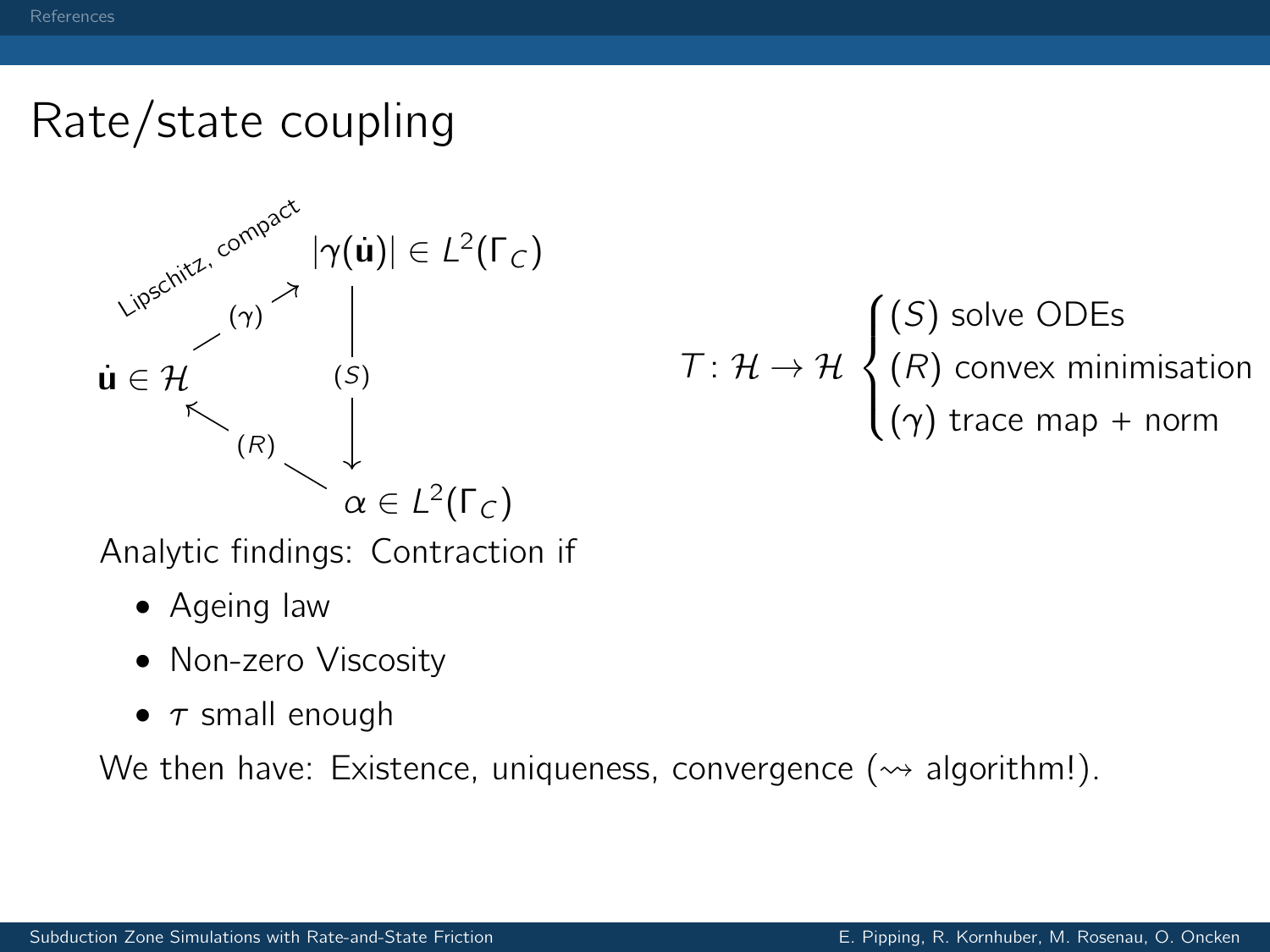## Rate/state coupling



$$
T: \mathcal{H} \to \mathcal{H} \begin{cases} (S) \text{ solve ODEs} \\ (R) \text{ convex minimisation} \\ (\gamma) \text{ trace map} + \text{norm} \end{cases}
$$

Analytic findings: Contraction if

- Ageing law
- Non-zero Viscosity
- $\tau$  small enough

We then have: Existence, uniqueness, convergence ( $\rightarrow$  algorithm!).

More generally: Existence.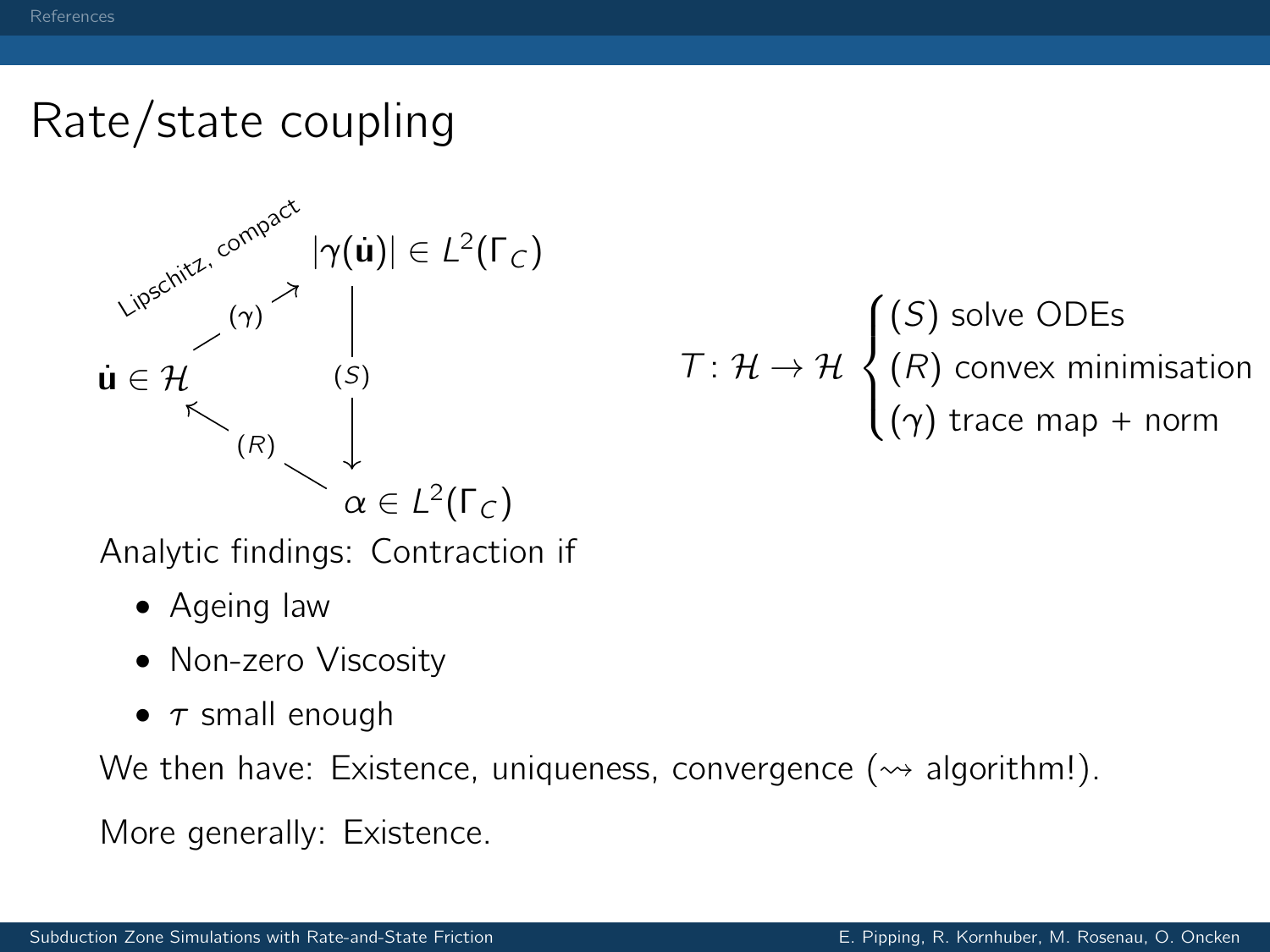# Application: a simplified subduction zone



Lower plate moves at a prescribed velocity, right end held fixed.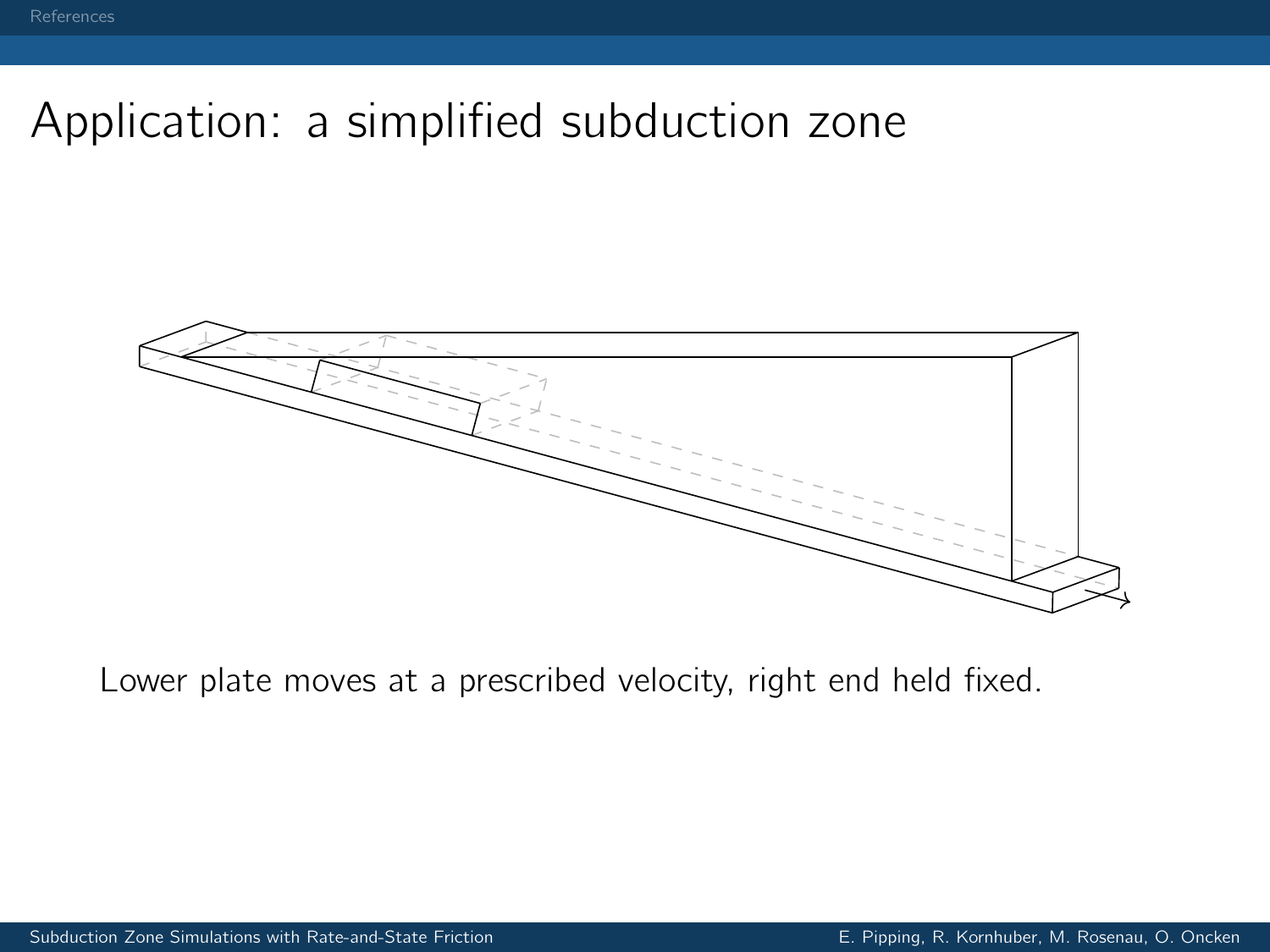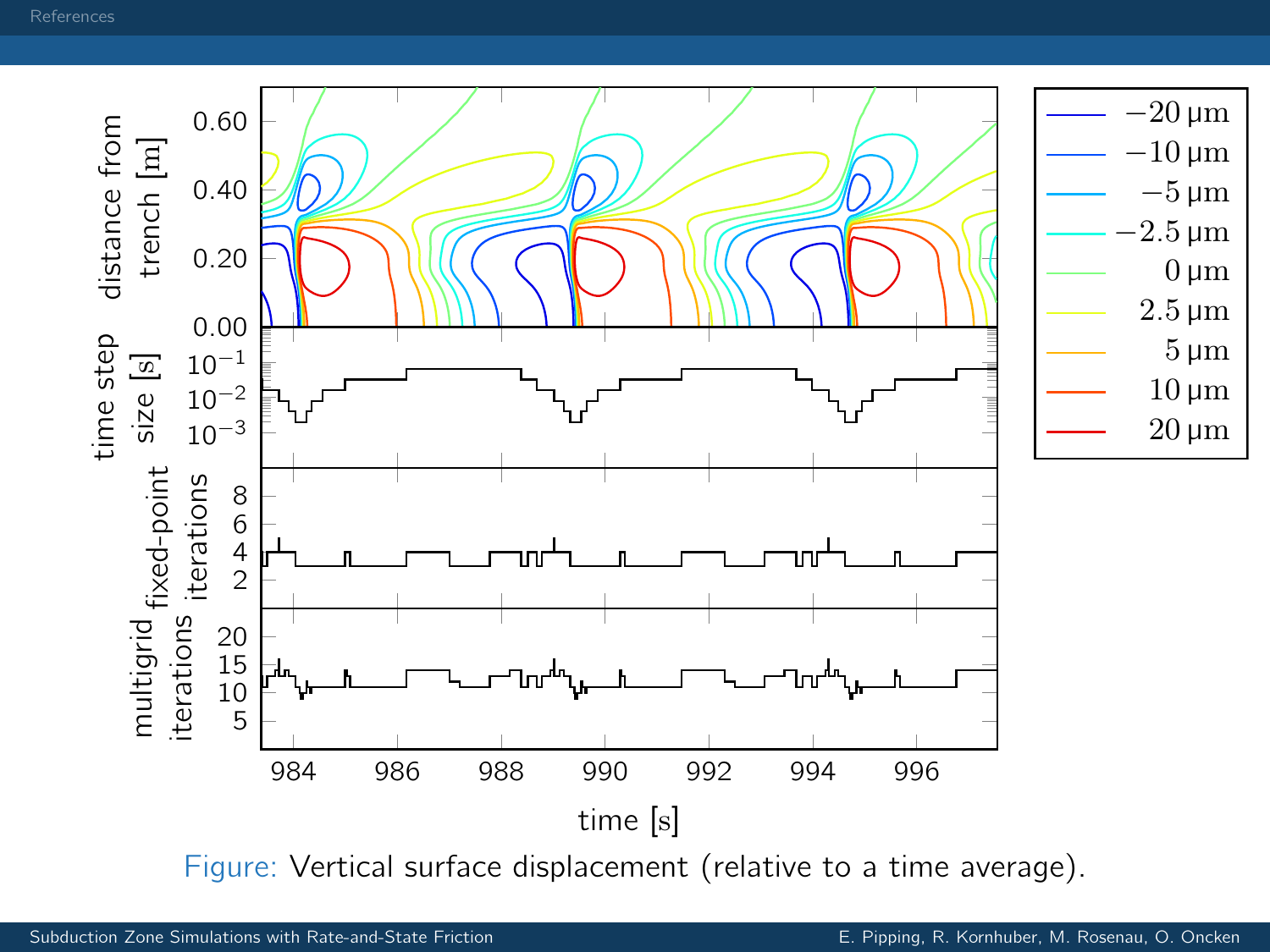#### Comparison: simulation and experiment



Figure: Tukey boxplots for recurrence time, rupture width, and peak slip.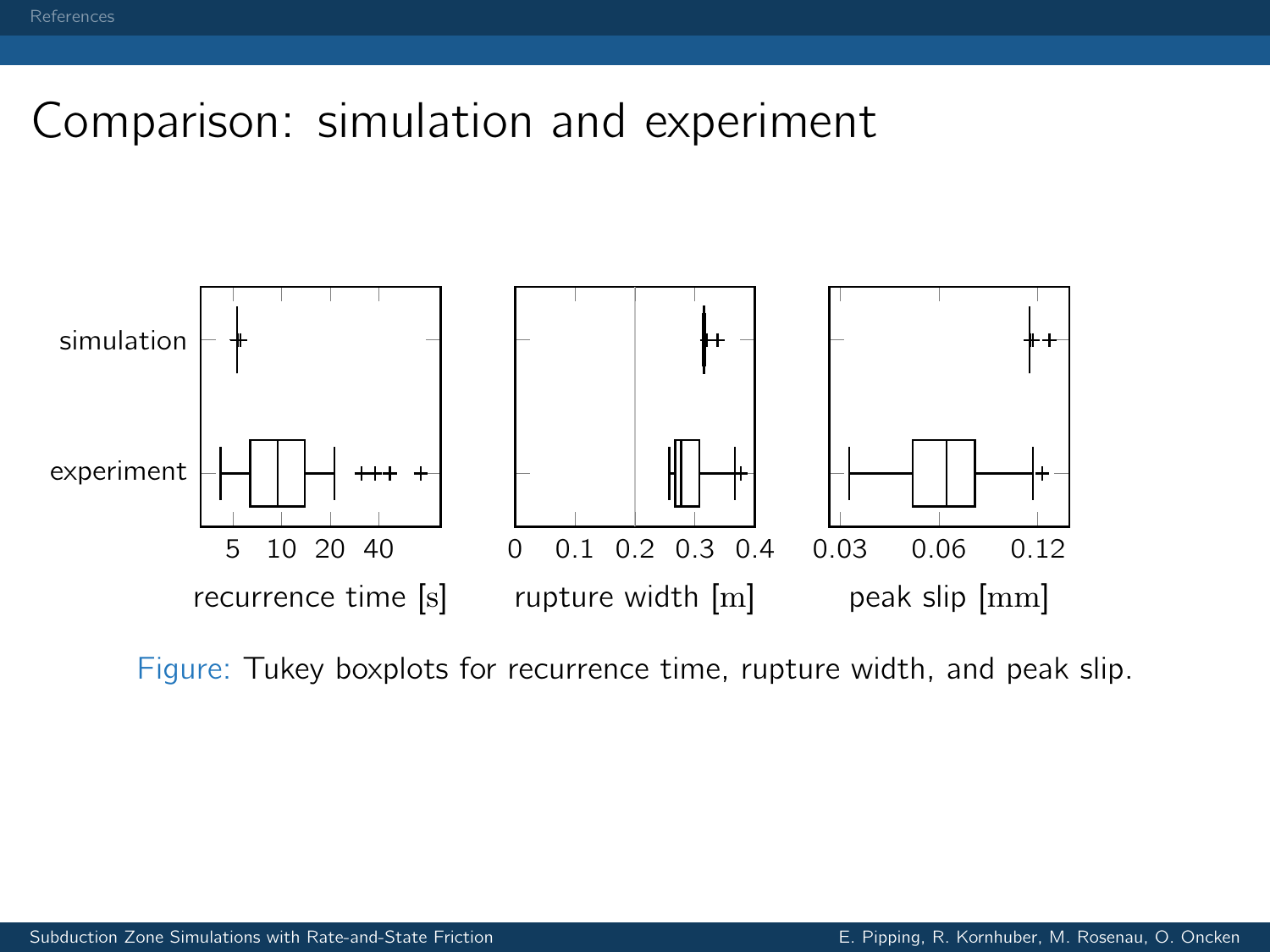# Is complete resolution of the coupling efficient?



fixed point tolerance

Figure: Computational effort over the prescribed error tolerance ε.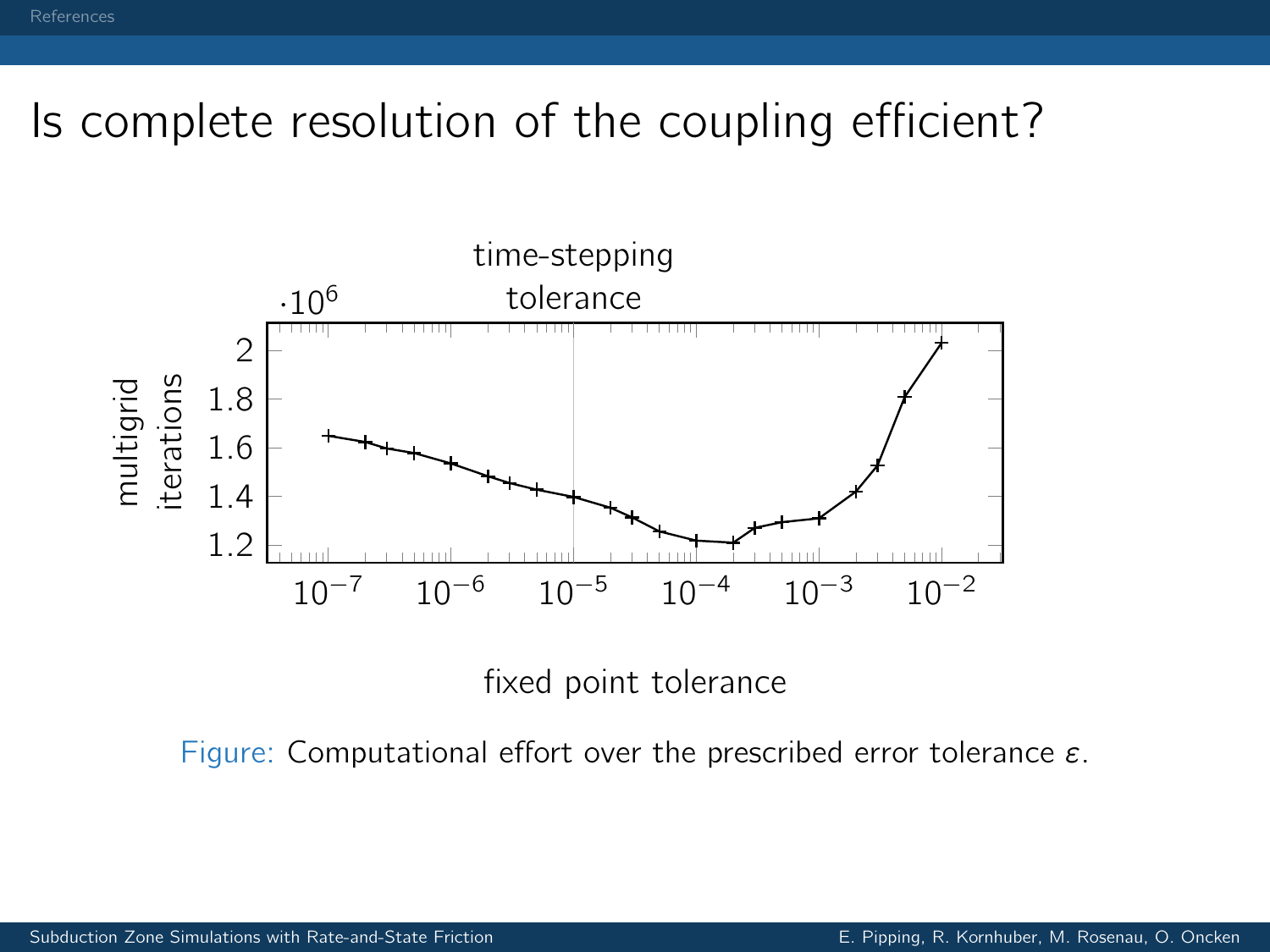### Snapshots from a 3D simulation

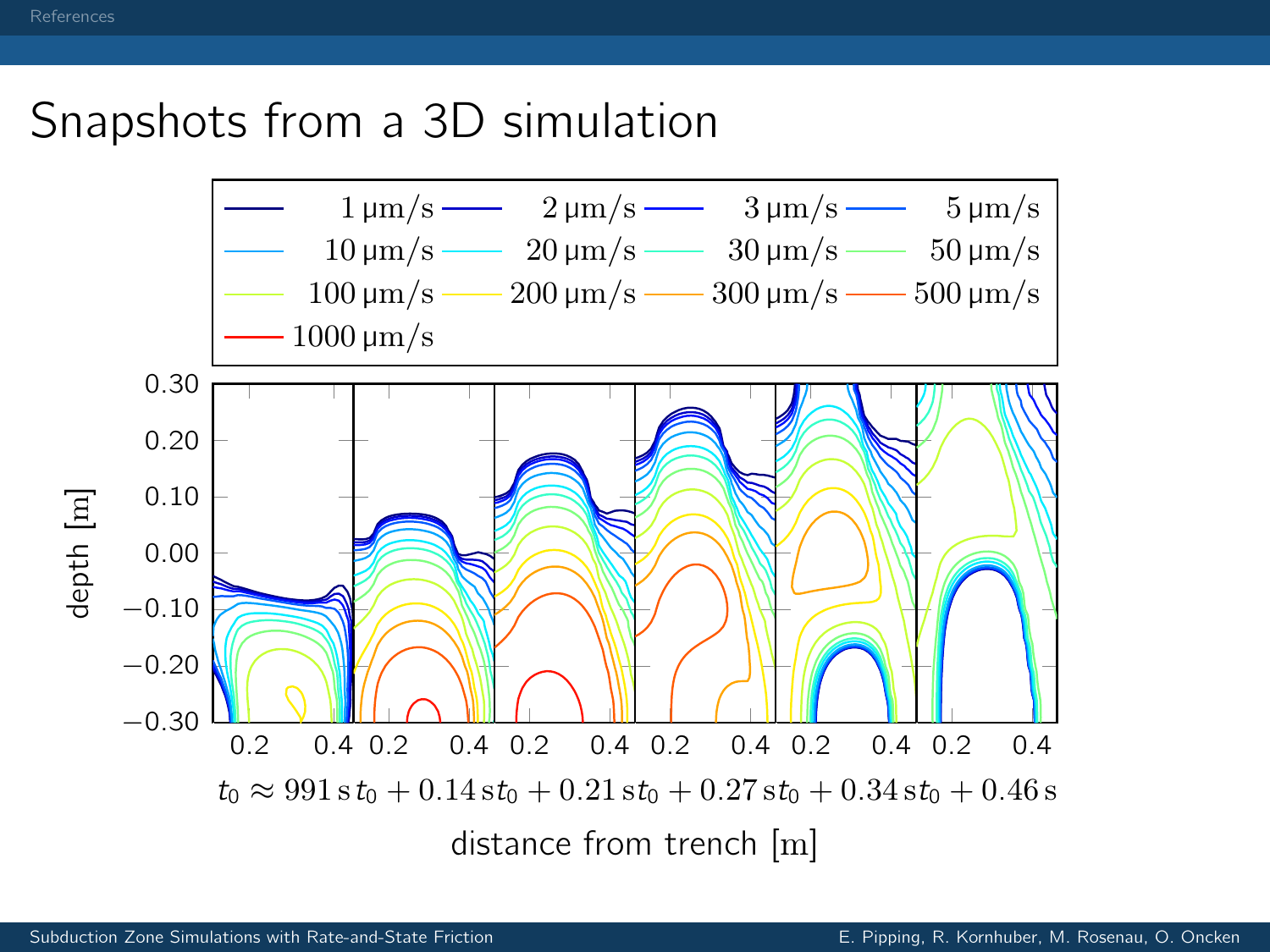# Conclusion / outlook

Status quo

• Robust, efficient solver.

Corner stone: nonlinear multigrid "TNNMG".

• Open source implementation in C++. Foundation: DUNE framework

Outlook

- 2-body problems
- Plasticity
- Parallelisation
- Integration into multiscale fault network